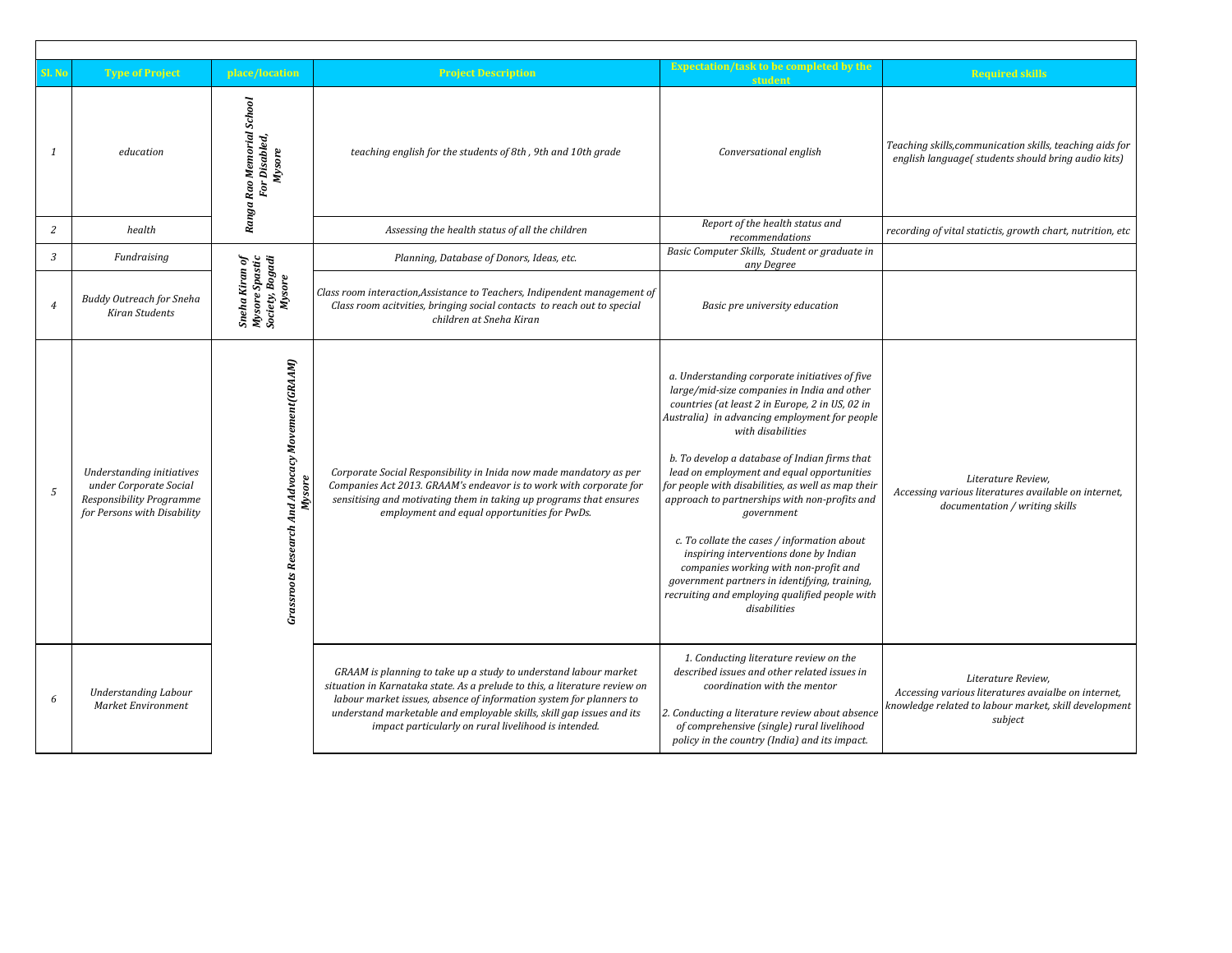| $\overline{7}$ | Public health-Budgetary<br>analysis, community<br>participation                     |                                                                 | Addressing regional and social disparities in status of health and public<br>health infrastructure and fostering involvement of local communities in<br>governance and monitoring of public health institutions. To advocate for<br>pragmatic policy changes in achieving these objectives, GRAAM actively<br>explores topics related to public health finance and action research<br>projects related to community involvement in public health. Hence, based<br>on the on-going projects and activities at GRAAM and the interns' interest,<br>interns are expected to contribute towards a sub-set of deliverables.                                                                                                                                                                                                                                                                                                                                                                   | 1. Quantitative and qualitative analysis of<br>performance of public health centres, based on<br>primary data (including field visits) and<br>secondary data<br>2. Preparation of factsheets, project summaries<br>and other documents based on initiatives of<br>GRAAM in public health, targeted towards<br>specific stakeholders.<br>3. Analysis of health seeking behaviour of<br>communities.<br>4. Documentation of various experiments in<br>encouraging community involvement in public<br>health.<br>5. Collection and analysis of budgetary<br>information targeted towards public health.                                                                                                                                                                                                                                                                                                                                                                                     | Ability to quickly grasp the context of public health in<br>a developing country scenario.<br>Ability to gather evidences based on literature review<br>of policy documents, reports and academic<br>publications.<br>Ability/Open-mindedness to link evidences and insights<br>from multiple fields.<br>Willingness to be pro-active in sharing/discussing<br>ideas and asking for help/guidance.<br>Willingness to explore opportunities for field visits in<br>connected projects (and not just in the assigned<br>project).<br>Documentation skills, reflective writing and<br>proficiency in using spreadsheets.<br>Qualitative data analysis and Quantitative data<br>analysis are desirable. |                                                                                                                                                                                                                                                                                                                                                                                                                                                                                                                                                                                                                                                    |
|----------------|-------------------------------------------------------------------------------------|-----------------------------------------------------------------|------------------------------------------------------------------------------------------------------------------------------------------------------------------------------------------------------------------------------------------------------------------------------------------------------------------------------------------------------------------------------------------------------------------------------------------------------------------------------------------------------------------------------------------------------------------------------------------------------------------------------------------------------------------------------------------------------------------------------------------------------------------------------------------------------------------------------------------------------------------------------------------------------------------------------------------------------------------------------------------|------------------------------------------------------------------------------------------------------------------------------------------------------------------------------------------------------------------------------------------------------------------------------------------------------------------------------------------------------------------------------------------------------------------------------------------------------------------------------------------------------------------------------------------------------------------------------------------------------------------------------------------------------------------------------------------------------------------------------------------------------------------------------------------------------------------------------------------------------------------------------------------------------------------------------------------------------------------------------------------|-----------------------------------------------------------------------------------------------------------------------------------------------------------------------------------------------------------------------------------------------------------------------------------------------------------------------------------------------------------------------------------------------------------------------------------------------------------------------------------------------------------------------------------------------------------------------------------------------------------------------------------------------------------------------------------------------------|----------------------------------------------------------------------------------------------------------------------------------------------------------------------------------------------------------------------------------------------------------------------------------------------------------------------------------------------------------------------------------------------------------------------------------------------------------------------------------------------------------------------------------------------------------------------------------------------------------------------------------------------------|
| 8              | Community governance,<br>community participation and<br>democratic decentralization | <b>Grassroots Research And Advocacy Movement (GRAAM) Mysore</b> |                                                                                                                                                                                                                                                                                                                                                                                                                                                                                                                                                                                                                                                                                                                                                                                                                                                                                                                                                                                          | GRAAM's current interests lie in exploring the relationships between rural<br>governance structures, community participation and development<br>outcomes. Based on the on-going projects and activities at GRAAM and the<br>interns' interest, interns are expected to contribute towards a sub-set of<br>deliverables. The portfolio aims to work on following projects, 1. Mapping<br>community involvement initiatives in different sectors of rural development<br>tried by the government (and other important institutions) in India. 2. Field<br>mapping of patterns of community involvement, levels of communitization<br>achieved and perceived, aiding and hindering forces in community<br>involvement initiatives across different sectors of development and across<br>different regions. 3. Participatory action research for attaining the right<br>combination of roles, power and responsibilities, structure and monitoring<br>mechanisms of community participation. | The student is expected to furnish any one of<br>the following tasks as per his/her field of<br>interest and expertise.<br>and realized in such initiatives.<br>b. Documenting the specific roles,<br>responsibilities and powers delegated and<br>realized by communities<br>c. Mapping the structure of community<br>involvement and their legal sanctity<br>d. Review of literature on the outcomes and<br>impacts of such experiments                                                                                                                                                                                                                                                           | Ability to gather evidences based on literature review<br>of policy documents, reports and academic<br>publications.<br>a. Defining community involvement as expected Ability/Open-mindedness to link evidences and insights<br>from multiple fields.<br>Willingness to be pro-active in sharing/discussing<br>ideas and asking for help/guidance.<br>Willingness to explore opportunities for field visits in<br>connected projects (and not just in the assigned<br>project).<br>Documentation skills, reflective writing and<br>proficiency in using spreadsheets<br>Qualitative data analysis and Quantitative data<br>analysis are desirable. |
| 9              | Community governance,<br>community participation and<br>democratic decentralization |                                                                 | GRAAM's current interests lie in exploring the relationships between rural<br>governance structures, community participation and development<br>outcomes. Based on the on-going projects and activities at GRAAM and the<br>interns' interest, interns are expected to contribute towards a sub-set of<br>deliverables. The portfolio aims to work on following projects, 1. Mapping<br>community involvement initiatives in different sectors of rural development<br>tried by the government (and other important institutions) in India. 2. Field<br>mapping of patterns of community involvement, levels of communitization<br>achieved and perceived, aiding and hindering forces in community<br>involvement initiatives across different sectors of development and across<br>different regions. 3. Participatory action research for attaining the right<br>combination of roles, power and responsibilities, structure and monitoring<br>mechanisms of community participation. | The student is expected to furnish any one of<br>the following tasks as per his/her field of<br>interest and expertise.<br>and realized in such initiatives.<br>b. Documenting the specific roles,<br>responsibilities and powers delegated and<br>realized by communities<br>c. Mapping the structure of community<br>involvement and their legal sanctity<br>d. Review of literature on the outcomes and<br>impacts of such experiments                                                                                                                                                                                                                                                                                                                                                                                                                                                                                                                                                | Ability to gather evidences based on literature review<br>of policy documents, reports and academic<br>publications.<br>a. Defining community involvement as expected Ability/Open-mindedness to link evidences and insights<br>from multiple fields.<br>Willingness to be pro-active in sharing/discussing<br>ideas and asking for help/guidance.<br>Willingness to explore opportunities for field visits in<br>connected projects (and not just in the assigned<br>project).<br>Documentation skills, reflective writing and<br>proficiency in using spreadsheets<br>Qualitative data analysis and Quantitative data<br>analysis are desirable.                                                  |                                                                                                                                                                                                                                                                                                                                                                                                                                                                                                                                                                                                                                                    |
| 10             | Education and child rights                                                          |                                                                 | GRAAM under the Education and Child rights portfolio aims to work on the<br>following two projects. Intern can choose to work on any one of the project<br>1. Quality education among tribal children in the context of Right to<br><b>Education</b> (RTE)<br>2. Re-Understanding reasons for child labour with specific reference to the<br>attitudinal reasons of parents and its relationship with the disability of<br>children                                                                                                                                                                                                                                                                                                                                                                                                                                                                                                                                                      | Project 1:<br>1.a. To analyse secondary data on access to<br>quality education among tribal children<br>1b To conduct literature review on status of<br>enrollment, retention, out of school children<br>among tribal and ashram schools.<br>Project 2:<br>2 a. Review of literature on the attitudinal<br>reasons of parents towards sending their<br>children to work<br>2b. To submit a note on literatures linking<br>children with disabilities often drop out of the<br>school subsequently entering the labour market                                                                                                                                                                                                                                                                                                                                                                                                                                                             | Ability to gather evidences based on literature review<br>of policy documents, reports and academic<br><i>publications.</i><br>Ability to grasp development issues quickly from<br>micro and macro perspectives<br>Strong writing communication and analytical skills                                                                                                                                                                                                                                                                                                                                                                                                                               |                                                                                                                                                                                                                                                                                                                                                                                                                                                                                                                                                                                                                                                    |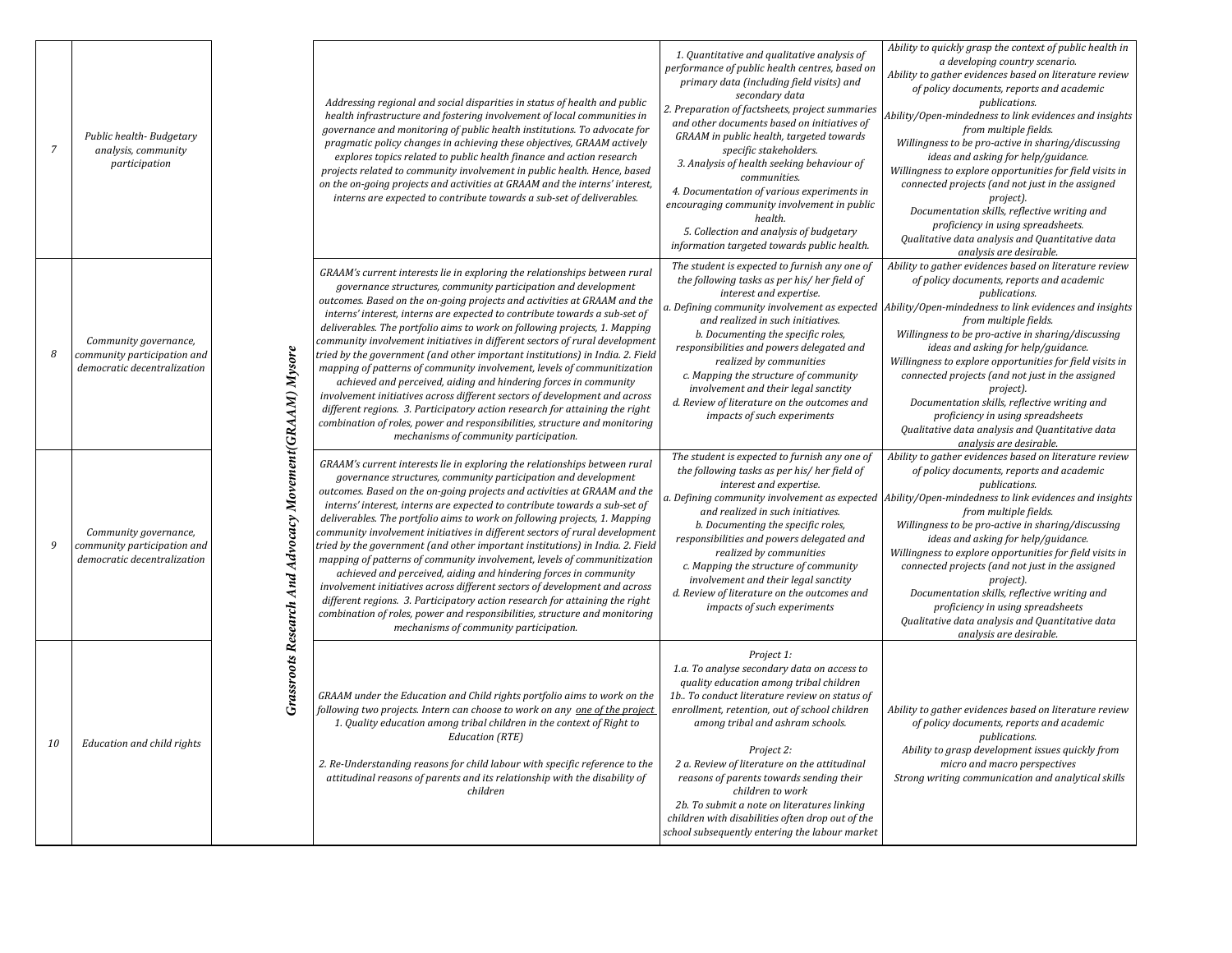| 11 | Revision of Hopsital<br><b>Administration Handbook</b>                                                                                | VMH-Kenchanahalli | For smooth flow of the activities, Standard Operating Procedures have<br>been developed and have been in use. With newer activities being added,<br>these need to be revisited. The project would involve<br>studying/developing flow charts Hospital functions and Support service<br>activities                                                                                                      | Collect the current data and flow charts from<br>the adminstarator and Resourse manager;<br>Observe the adherence to the stated<br>areas for modification for overall improvement<br>in efficiency. prepare the modified SOPs/flow<br>charts in english. Plan for Kannada version also<br>with assistance.                                                   | procedures; identify areas of variance; identify   Medical background with intrest in DTP or mocrosoft<br>publisher                                |
|----|---------------------------------------------------------------------------------------------------------------------------------------|-------------------|--------------------------------------------------------------------------------------------------------------------------------------------------------------------------------------------------------------------------------------------------------------------------------------------------------------------------------------------------------------------------------------------------------|--------------------------------------------------------------------------------------------------------------------------------------------------------------------------------------------------------------------------------------------------------------------------------------------------------------------------------------------------------------|----------------------------------------------------------------------------------------------------------------------------------------------------|
| 12 | Developing Case Studies and<br>Learning materials from the<br>patient care material and<br>other activities                           |                   | Documentation of important experiences of patient care occuring<br>regularly in the hospital is a felt-need. Such experiences have many<br>learnings which would be useful for the doctos, hospital staff, as well as<br>the patients. Developing human interest stories would help in Health<br>Education, and Behaviour Change Communication. They would also be<br>useful in resource mobilisation. | Collect the data from the hospital and write a<br>small story on the patients who underwent<br>treatment successfully. Discuss with the<br>different persons and cadres involved - like<br>the Doctors, the Nurses, other paramedical<br>staff, and also the patient and their family, and<br>glean the key learnings relevant to these<br>different groups. | Medical backgorund or intrest in indain system of<br>medical activities                                                                            |
| 13 | AYUSH Diabetes iniatative -<br><b>Developing Patient</b><br>Education material detailing<br>Ayurveda and Yoga approach<br>in Diabetes |                   | Develop the pocket size booklet as patient education material                                                                                                                                                                                                                                                                                                                                          | Collect the data from Allopathy and Ayurveda<br>doctors according to that develop the booklet.<br>Plan for Kannada version also with assistance.                                                                                                                                                                                                             | Medical backgorund or intrest in indain system of<br>medical activities                                                                            |
| 14 | Patient education leaf lets.<br>hand outs, PPTs, Flipcharts<br>and small videos - for<br>specific disease conditions.                 |                   | Develop small videos, leaflets, PPTs and flipcharts for common aliments<br>with focus on integration.                                                                                                                                                                                                                                                                                                  | The IEC materials like self learning and<br>interactive materials.                                                                                                                                                                                                                                                                                           | Medical backgorund or intrest in indain system of<br>medical activities                                                                            |
| 15 | Documentation of the<br>Viveka Tribal Centre for<br>Learning school's process                                                         | VTCL, Hosahalli   | Observation of the entire school & document the daily routine of the<br>school life through working in different components & figure out how<br>these are aligned to the School's philosophy                                                                                                                                                                                                           | A Snapshot of the School through process<br>documentation                                                                                                                                                                                                                                                                                                    | Background of Education - specialisation in<br>Anthropology and Sociology; Good in Communication<br>skills, Interview skills, Documentation skills |
| 16 | Design and creation of<br>Administrative Manual of<br><b>VTTRC</b>                                                                    |                   | Consolidation of the entire administrative structure of the VTTRC - HR,<br>Budget, Background of the students, teachers, philosophy etc                                                                                                                                                                                                                                                                | Compilation of information which are collected<br>from the various sources                                                                                                                                                                                                                                                                                   | Background of Education - Sound Knowledge of<br>Computers, Education, with documentation skills,<br>Sociology                                      |
| 17 | Update Viveka Tribal Centre<br>for Learning(VTCL) &<br>Vivekananda Teacher<br>Training & Research<br>Centre(VTTRC) website            |                   | Updation & Improvising the content of Websites. Mainly focus on quality<br>by creation of blog for social network, interactive platforms for school<br>teachers, students with other schools.                                                                                                                                                                                                          | Complition fo VTCL and VTTRC websites as per<br>SVYM's standard                                                                                                                                                                                                                                                                                              | Background of Education - Sound Knowledge of<br>Computers, Education & Sociology                                                                   |